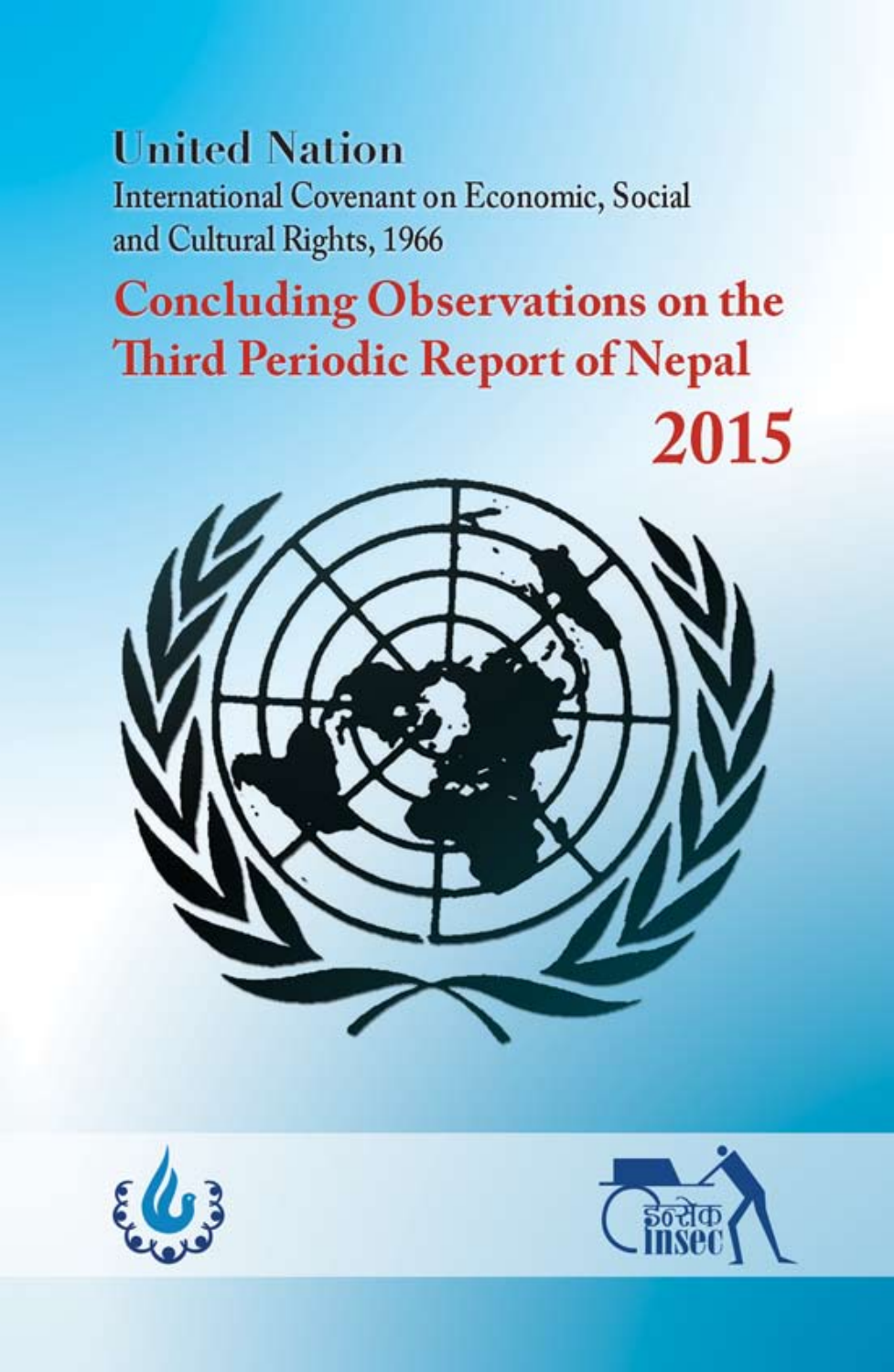#### **United Nation International Covenant on Economic, Social and Cultural Rights, 1966 Concluding Observations on the Third Periodic Report of Nepal, 2015**

Published Date: April 2015

**Quantity:** 3 Thousands

**Publisher:** Informal Sector Service Centre (INSEC)

©Informal Sector Service Centre (INSEC)

**Human Rights Treaty Monitoring Coordination Centre (HRTMCC)** Secretariat:

**Informal Sector Service Centre (INSEC)**

POBox: 2726, Kathmandu, Nepal

Tel: +977-1-4278770, Fax: +977-1-4270551,

Email: insec@insec.org.np Website: www.insec.org.np, www.inseconline.org

## **Contents**

| Preface   |                                                          | 3                                     |
|-----------|----------------------------------------------------------|---------------------------------------|
| А.        | Introduction                                             | 5                                     |
| <b>B.</b> | <b>Positive Aspects</b>                                  | 5                                     |
| C.        | <b>Principal Subjects of Concern and Recommendations</b> | 6                                     |
|           | - Adoption of the Constitution                           | 6                                     |
|           | - Data Collection                                        | $\begin{array}{c} 6 \\ 7 \end{array}$ |
|           | - Corruption                                             |                                       |
|           | - National Human Rights Commission (NHRC)                | 7                                     |
|           | - Rights of Indigenous Peoples                           | $\begin{array}{c} 8 \\ 9 \end{array}$ |
|           | - Refugees                                               |                                       |
|           | - Caste-Based Discrimination                             | 9                                     |
|           | - Equality between Men and Women                         | 10                                    |
|           | - Harmful Traditional Practices                          | 11                                    |
|           | - Conditions of Work in the Informal Economy             | 12                                    |
|           | - Minimum Wage                                           | 13                                    |
|           | - Situation of Former Bonded Labourers                   | 13                                    |
|           | - Women Migrant Workers                                  | 13                                    |
|           | - Domestic Violence                                      | 14                                    |
|           | - Economic Exploitation of Children                      | 15                                    |
|           | - Trafficking in Persons including Children              | 15                                    |
|           | - Poverty                                                | 16                                    |
|           | - Forced Evictions and Rights to Housing                 | 17                                    |
|           | - Right to Food                                          | 17                                    |
|           | - Maternal Mortality and Sexual and Reproductive Health  | 18                                    |
|           | - Older Persons                                          | 19                                    |
|           | - Primary Education and Dropout Rates among Girls        | 19                                    |
|           | - Cultural Rights                                        | 20                                    |
| D.        | <b>Other Recommendations</b>                             | 20                                    |
|           |                                                          |                                       |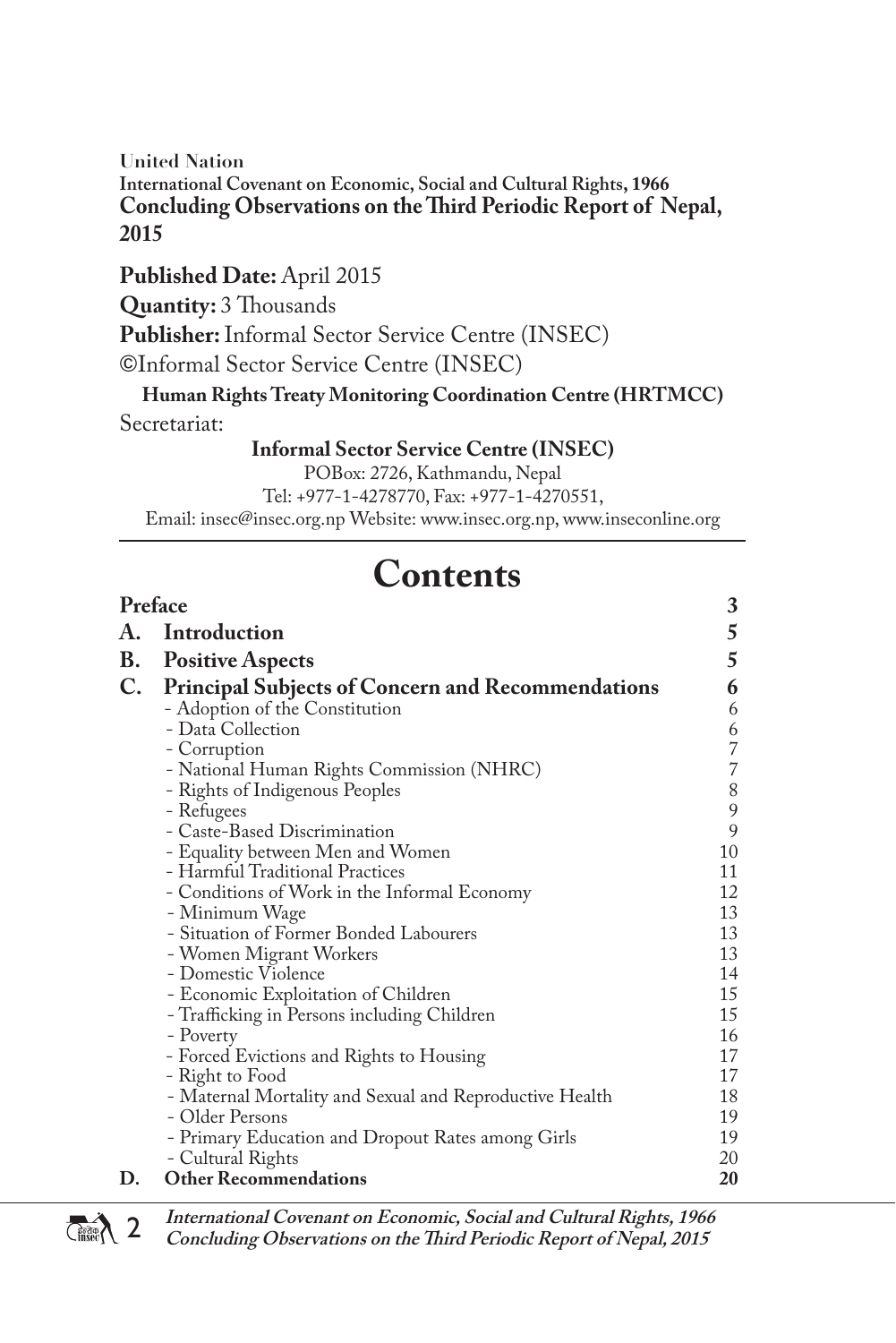## **Preface**

With reference to the Universal Declaration of Human<br>Rights, 1948, the Convention of International<br>Rights documents have been introduced for Rights, 1948, the Convention of International Declaration and Human Rights documents have been introduced for human rights protection and promotion which was based on various instruments of monitoring, regulating, and creation of restoring laws and strikeouts for the various State duties.

International Covenant on Economic, Social and Cultural Rights 1966 was ratified by Nepal in 1991. Being the state party to the treaty, a State is responsible for sending periodic reports every five years to the Committee on Economic, Social and Cultural Rights. Nepal submitted its third report on International Covenant on Economic, Social and Cultural Rights on 12 July 2011.

Human Rights Treaty Monitoring Coordination Centre (HRTMCC) was established in 2003 for the mobilization of Nepalbased human rights organizations to monitor state activities related to its obligation towards human rights, enshrined in international context. It has also worked for reporting on the International Covenant on Economic, Social and Cultural Rights, 1966. The report was submitted to the Committee by the HRTMCC on behalf of civil society organizations.

The Committee on Economic, Social and Cultural Rights considered the third periodic report of Nepal on the implementation of the International Covenant on Economic, Social and Cultural Rights at its 56th and 57th meetings held on 19 and 20 November 2014, and adopted, at its 70th meeting held on 28 November 2014, the concluding observations.

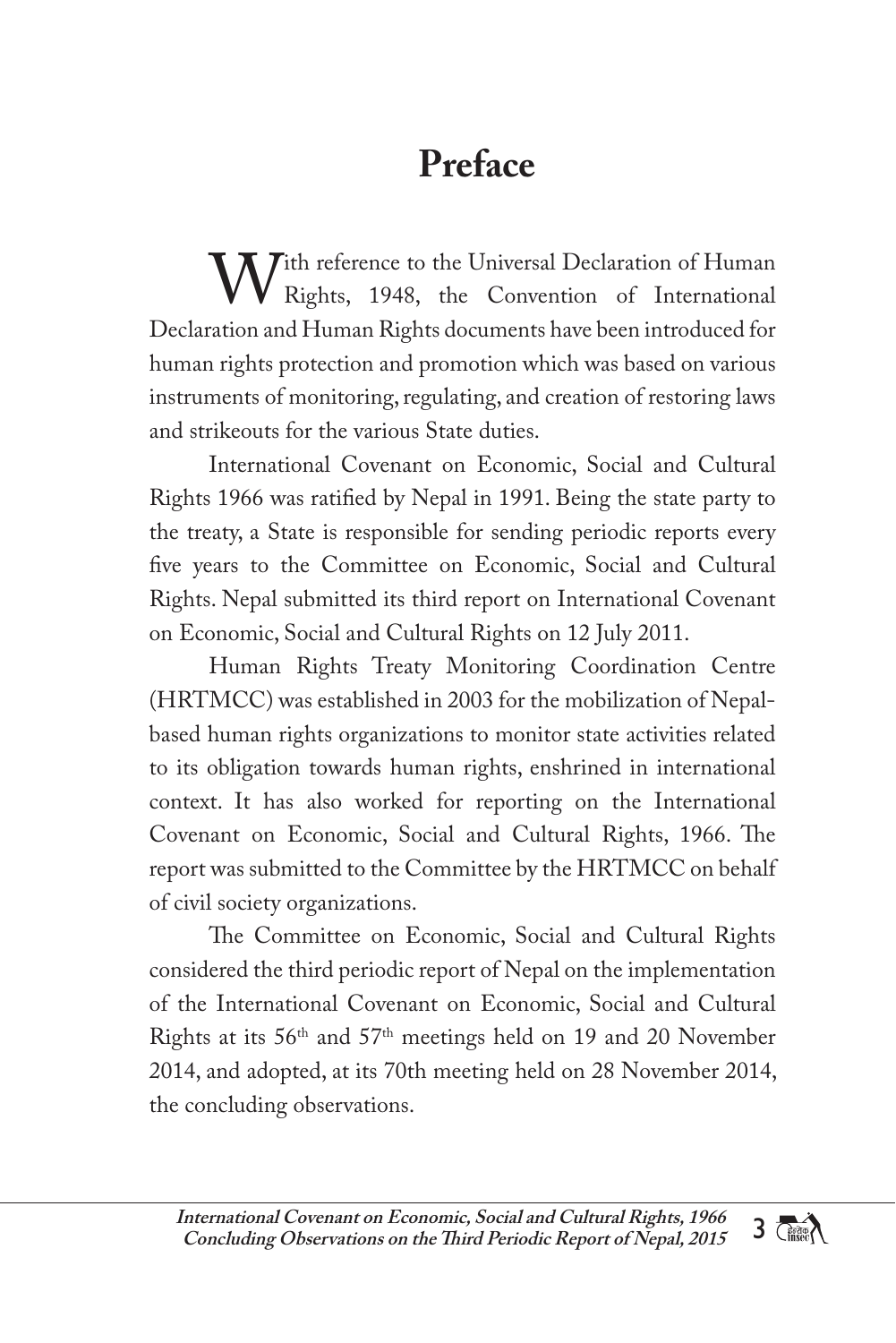The Concluding Observations of the Committee has been published along with its Nepali translation in order to make the concerned agencies and members of civil society aware of the development. This book will be beneficial for the Human Rights Community as well as for those who are looking for a preview of the economic, social and cultural situation of the country and the international observations regarding it.

> **Subodh Raj Pyakurel** Chairperson Informal Sector Service Centre (INSEC)

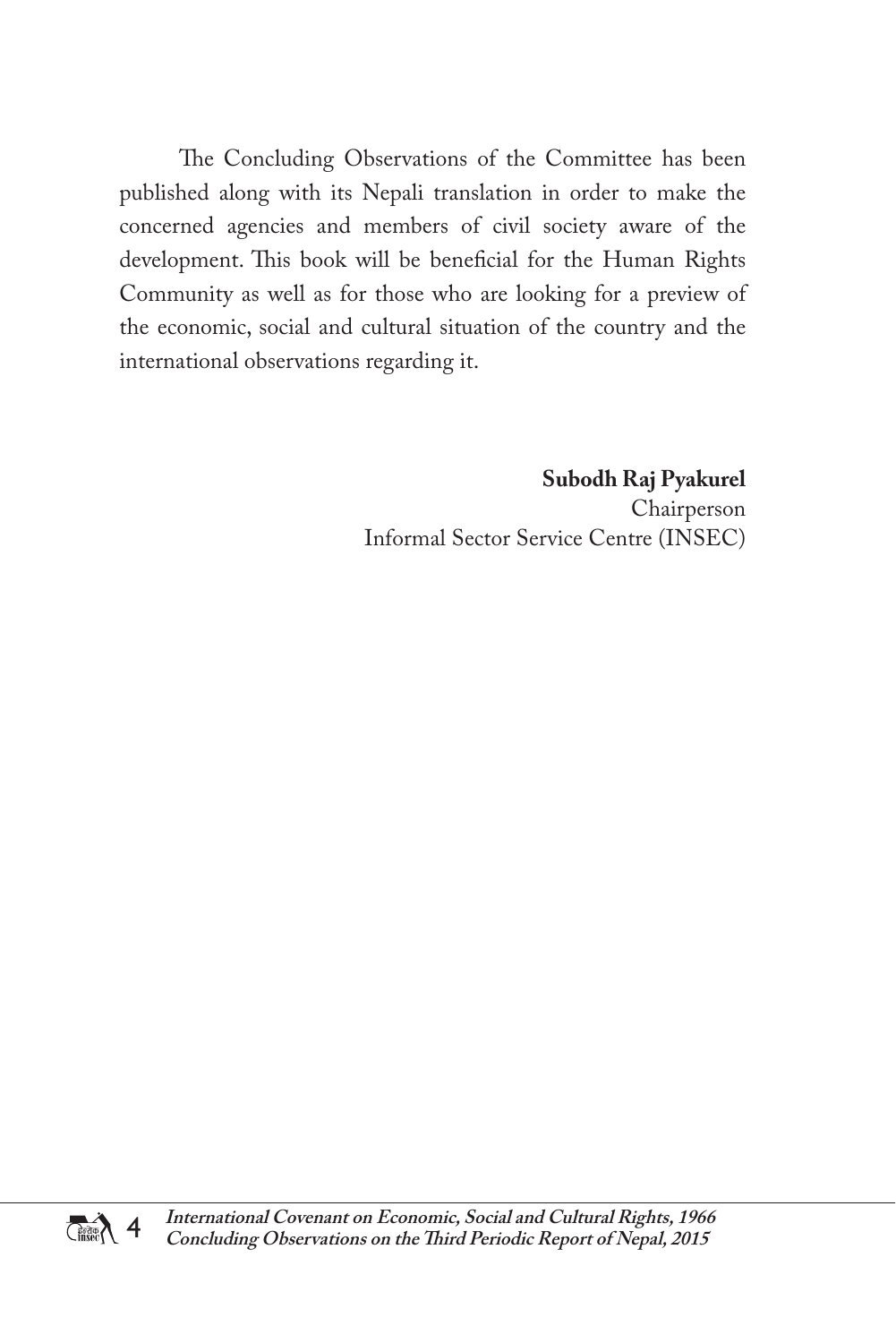## **Committee on Economic, Social and Cultural Rights Concluding Observations on the Third Periodic Report of Nepal\***

1. The Committee on Economic, Social and Cultural Rights considered the third periodic report of Nepal on the implementation of the International Covenant on Economic, Social and Cultural Rights (E/C.12/NPL/3) at its 56th and 57th meetings (E/C.12/2014/SR.56-57) held on 19 and 20 November 2014, and adopted, at its 70th meeting held on 28 November 2014, the following concluding observations.

# **A. Introduction**

The Committee notes with appreciation the submission of the third periodic report and the written replies to the list of issues (E/C.12/NPL/Q/3/Add.1). The Committee also welcomes the opportunity to engage with the State party's high level and interministerial delegation and expresses appreciation for the frank and constructive dialogue that it had.

## **B. Positive Aspects**

- The Committee welcomes the State party's ratification of:
	- (a) The Convention on the Rights of Persons with Disabilities and its Optional Protocol, in 2010;
	- (b) The United Nations Convention against Transnational Organized Crime in 2006 and the Protocol to Prevent, Suppress and Punish Trafficking in Persons, Especially Women and Children, supplementing the Convention, in 2008.
- 4. The Committee welcomes the adoption of following policy and legislative steps by the State party:
	- (a) the Prevention of Organised Crime Act, in 2014;
	- (b) the Caste-Based Discrimination and the Untouchability (Offence and Punishment) Act, in 2011;
	- (c) the Domestic Violence Act, in 2009
	- (d) the Human Rights Action Plan 2014-2019;

\* Adopted by the Committee at its fifty-third session (10-28 November 2014).

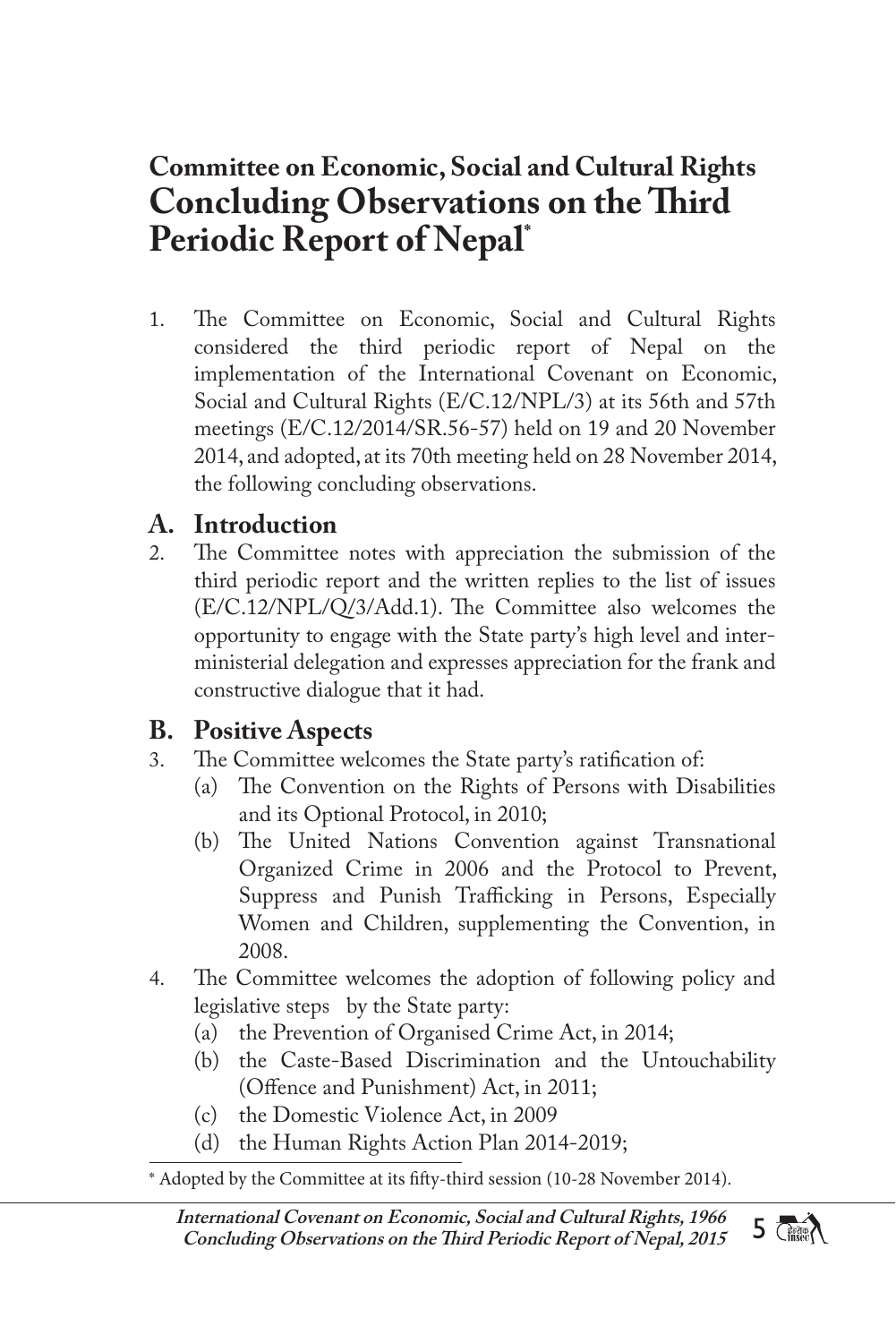- (e) the Multi-Sectoral Nutrition Plan, in 2013;
- (f) the National Strategy and Action Plan on Gender Empowerment and Elimination of Gender-Based Violence 2012-2017;
- (g) the National Plan of Action Against Human Trafficking, in 2011;
- (h) the National Master Plan on the Elimination of Child Labour, in 2011.

## **C. Principal Subjects of Concern and Recommendations Adoption of the Constitution**

5. While noting that the Interim Constitution adopted by the State party in 2007 included a number of guarantees on economic, social and cultural rights, the Committee is concerned that the drafting process of the new Constitution has still not been finalized . The Committee is further concerned that the lack of a permanent constitutional framework creates obstacles to the full implementation of economic, social and cultural rights. (art. 2)

**The Committee urges the State party to complete the drafting process of the new Constitution within the previously established timeframe and to adopt it, as expeditiously as possible. The Committee also recommends that the State party, in the new Constitution: a) ensure the protection of all economic, social and cultural rights enshrined in the Covenant, b) guarantee the constitutional status of international human rights treaties, c) ensure that under no circumstances will the enjoyment of rights already acquired by women and disadvantaged and marginalized individuals and groups be restricted.** 

# **Data Collection**

The Committee regrets that the State party has not provided sufficient disaggregated and detailed data to enable the Committee to better evaluate the implementation of the rights provided for in the Covenant (art. 2).

**The Committee recommends that the State party undertake progressively regular and systematic assessment, against a clear set of indicators of the level of enjoyment of economic, social and cultural rights, continuing to take into account the conceptual and**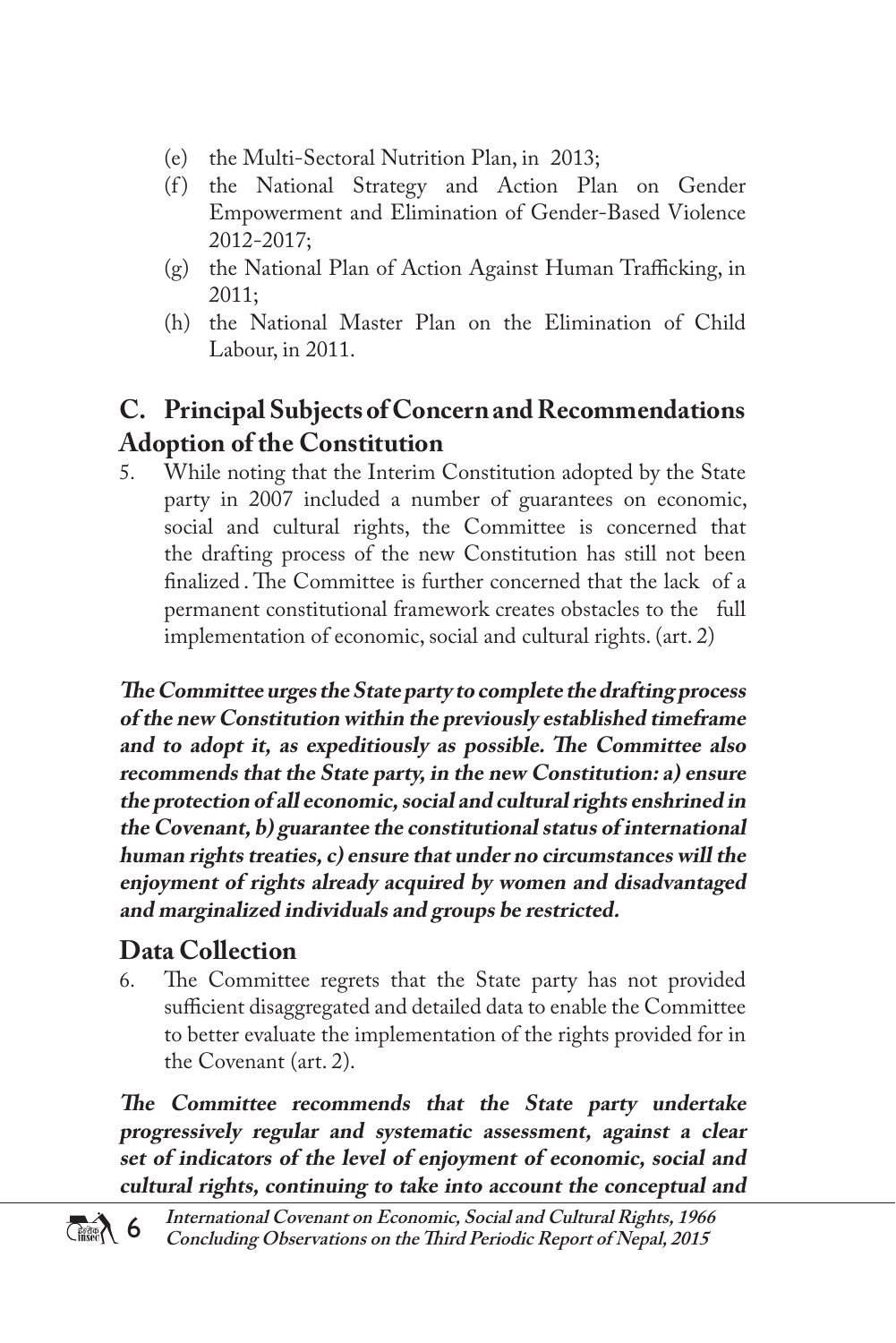**methodological framework for human rights, continuing to use the conceptual and methodological framework for human rights indicators developed by the Office of the High Commissioner for Human Rights (HRI/MC/2008/3), and to include such data in its next periodic report.**

## **Corruption**

7. While noting measures taken by the State party to prevent and combat corruption, such as the Prevention of Corruption Act of 2002, the establishment of the National Vigilance Centre and other bodies, as well as plans and guidelines, the Committee is concerned that corruption negatively impacts the use of available resources to their maximum for the enjoyment of economic, social and cultural rights. The Committee is also concerned at the lack of information on redress provided by the State party to victims (art. 2.1).

#### **The Committee urges the State party to:**

- (a) intensify its efforts to combat corruption and reinforce good governance, by ensuring that public affairs, in law and in practice, are conducted in a transparent and accountable manner;
- (b) set up its awareness-raising campaigns among politicians, members of Parliament, national and local Government officials, and the population in general, including in rural areas, of the economic and social costs of corruption;
- (c) further sensitize and train judges, prosecutors and the police on the need for strict enforcement of its anti-corruption legislation;
- (d) protect from any reprisals, those who report on acts of corruption.

# **National Human Rights Commission (NHRC)**

The Committee is concerned that the National Human Rights Commission Act of 2012 contains restrictions and limitations to the independence, mandate and powers of the NHRC. The Committee is also concerned at the lack of financial independence of the NHRC and the power to recruit its own staff. The Committee is further concerned that the State party has not yet implemented

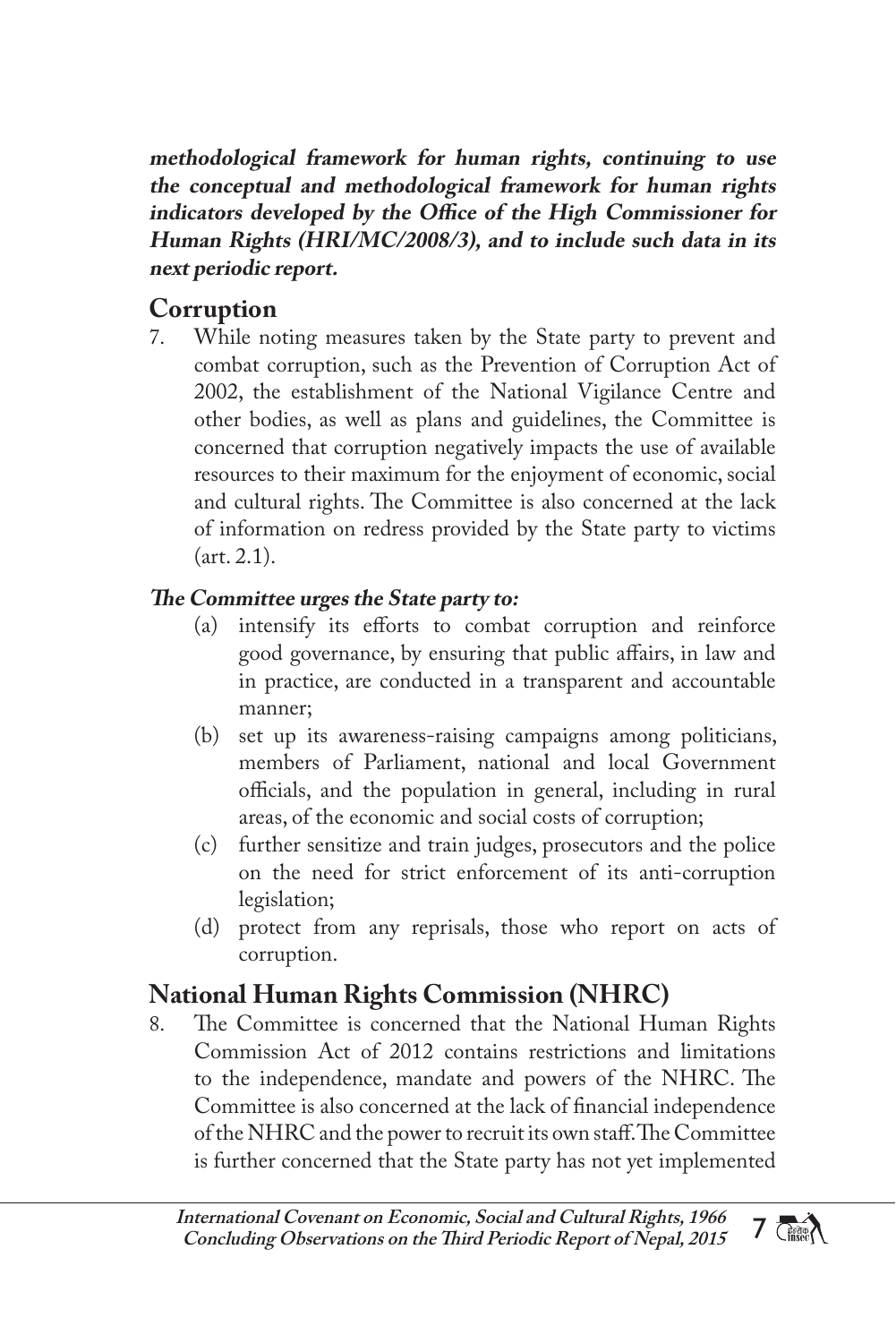the Supreme Court's decision of 6 March 2013 which declares some provisions of the Act of 2012 null and void. (art. 2).

**The Committee recommends that the State party amend the National Human Rights Commission Act of 2012 to guarantee its independence, mandate and powers as well as the financial autonomy necessary for its functioning, in compliance with the Supreme Court's decision of 6 March 2013 and the Paris Principles (General Assembly resolution 48/134, annex).** 

# **Rights of Indigenous Peoples**

Notwithstanding the progress made by the State party in recognising indigenous peoples, the Committee notes that the process of consideration of the claims for recognition by some indigenous peoples has not yet been completed. The Committee is also concerned at information that indigenous peoples have been deprived of traditionally owned lands, territories and resources due to development projects carried out by the State party without seeking their free, prior and informed consent. The Committee is further concerned that, although the State party has ratified the ILO Convention 169 concerning Indigenous and Tribal Peoples in Independent Countries, there is no legal provision that recognizes community ownership of lands by indigenous peoples. (art. 1).

- (a) Complete, as soon as possible, the process of recognition of indigenous peoples whose claims are under consideration;
- (b) ensure that indigenous peoples are represented through their own chosen representatives in the work of the Constituent Assembly and in the decision making-process on all issues that affect them;
- (c) guarantee the right of indigenous peoples to own, use and develop their ancestral lands, territories and resources so as enable them to fully enjoy their economic, social and cultural rights;
- (d) seek their free, prior and informed consent before launching any development project;
- (e) undertake ongoing monitoring of projects being developed so as to take corrective measures, if necessary;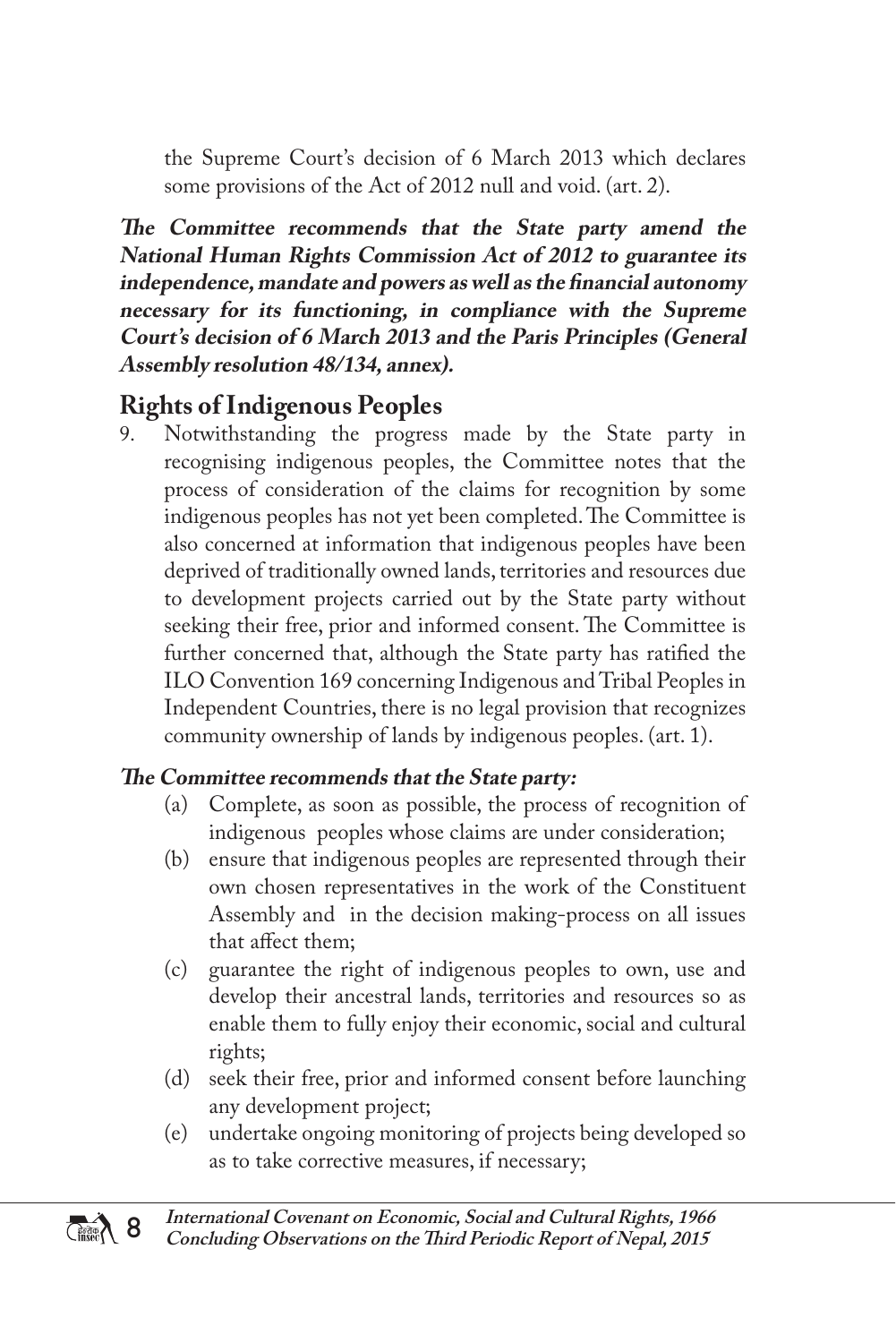- (f) provide displaced families and groups with fair and adequate compensation;
- (g) incorporate the provisions of the ILO Convention 169 in its domestic law.

## **Refugees**

10. The Committee is concerned that the lack of a refugee law and of an appropriate refugee status determination procedure constitute obstacles for refugees to fully enjoy their economic, social and cultural rights, despite a 2007 Supreme Court Order to enact such legislation. It is also concerned at reports that, under the 1994 Immigration Rules, refugees and asylum-seekers are penalized by the imposition of fines per day for their over-staying in the territory of the State party. The Committee is further concerned that some Tibetan refugees remain unregistered and do not possess identification documents. The Committee regrets that the State party has not yet acceded to the 1951 Convention relating to the Status of Refugees. (art.2)

**The Committee recommends that the State party adopt a refugee law in order to put in place a national refugee protection framework in compliance with the 2007 Supreme Court Order. It also recommends that the State party proceed to register all Tibetan refugees in its territory and provide them with identification documents. The Committee further recommends that State party consider ratifying the 1951 Convention relating to the Status of Refugees.** 

## **Caste-Based Discrimination**

11. The Committee is concerned that article 13 of the Interim Constitution which guarantees the right to equality and nondiscrimination does not include discrimination on the grounds of property and birth. While noting the adoption of the Caste-Based Discrimination and the Untouchability (Offence and Punishment) Act, in 2011, the Committee is concerned that Dalits continue to face widespread discrimination in the enjoyment of economic, social and cultural rights, in particular access in education, health care, food, housing, employment and income generating activities and that Dalit women are victims of multiple discrimination as they are more vulnerable to sexual exploitation, trafficking and various

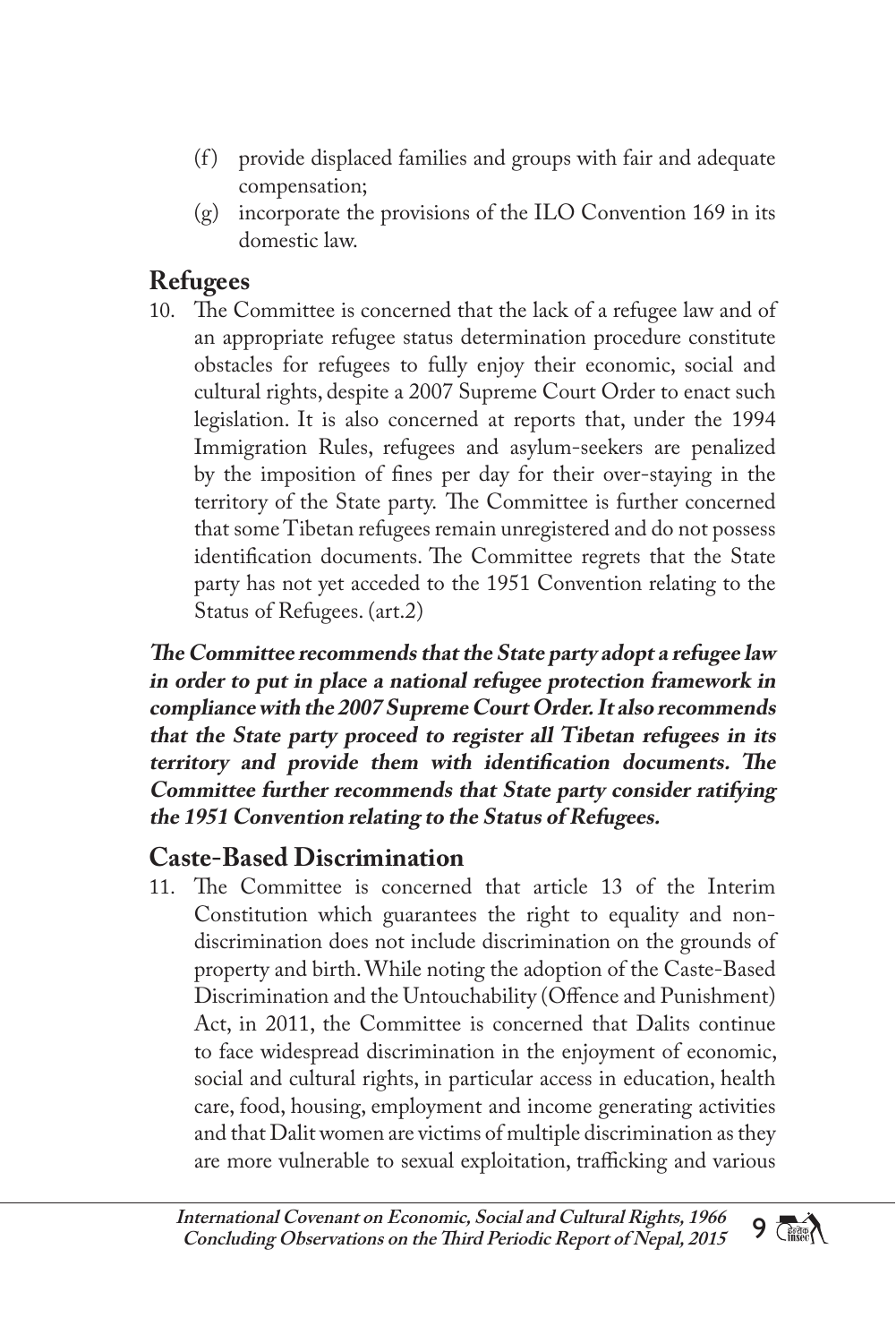forms of violence, including domestic violence. . The Committee is further concerned that the National Dalit Commission does not have adequate resources to carry out its mandate. (art. 2)

#### **The Committee urges the State party to:**

- (a) include property and birth as grounds for discrimination in the Constitution;
- (b) take all measures for the effective implementation of the Caste-Based Discrimination and the Untouchability (Offence and Punishment) Act, in particular by sensitizing law enforcement officials, investigating and prosecuting those responsible for discrimination against Dalits and conducting awareness-raising campaigns on the rights of Dalits;
- (c) establish a National Strategy and Plan of Action with time bound objectives to eliminate discrimination and guarantee the rights of Dalits, as well as indicators to monitor its compliance;
- (d) reinforce the National Dalit Commission and provide it with necessary resources to fulfil its mandate;
- (e) take specific and targeted measures to protect the rights of Dalit women;
- (f) facilitate complaints from Dalit and ensure access to justice for discriminatory acts;
- (g) adopt strict sanctions for those found guilty of acts of discrimination against Dalit men and women.

## **Equality between Men and Women**

12. The Committee is concerned at the persistent inequality between men and women with regard to the rights of inheritance, land ownership and assets. The Committee is also concerned that, notwithstanding citizenship provisions in the Interim Constitution, the transmission of nationality by a Nepalese woman to her child is not always granted.

**The Committee recommends that the State party take adequate measures to effectively implement its non-discrimination legislation in order to allow women to exercise their rights to inherit, to own land and assets in their name. The Committee also recommends that the State party promote awareness-raising measures in order**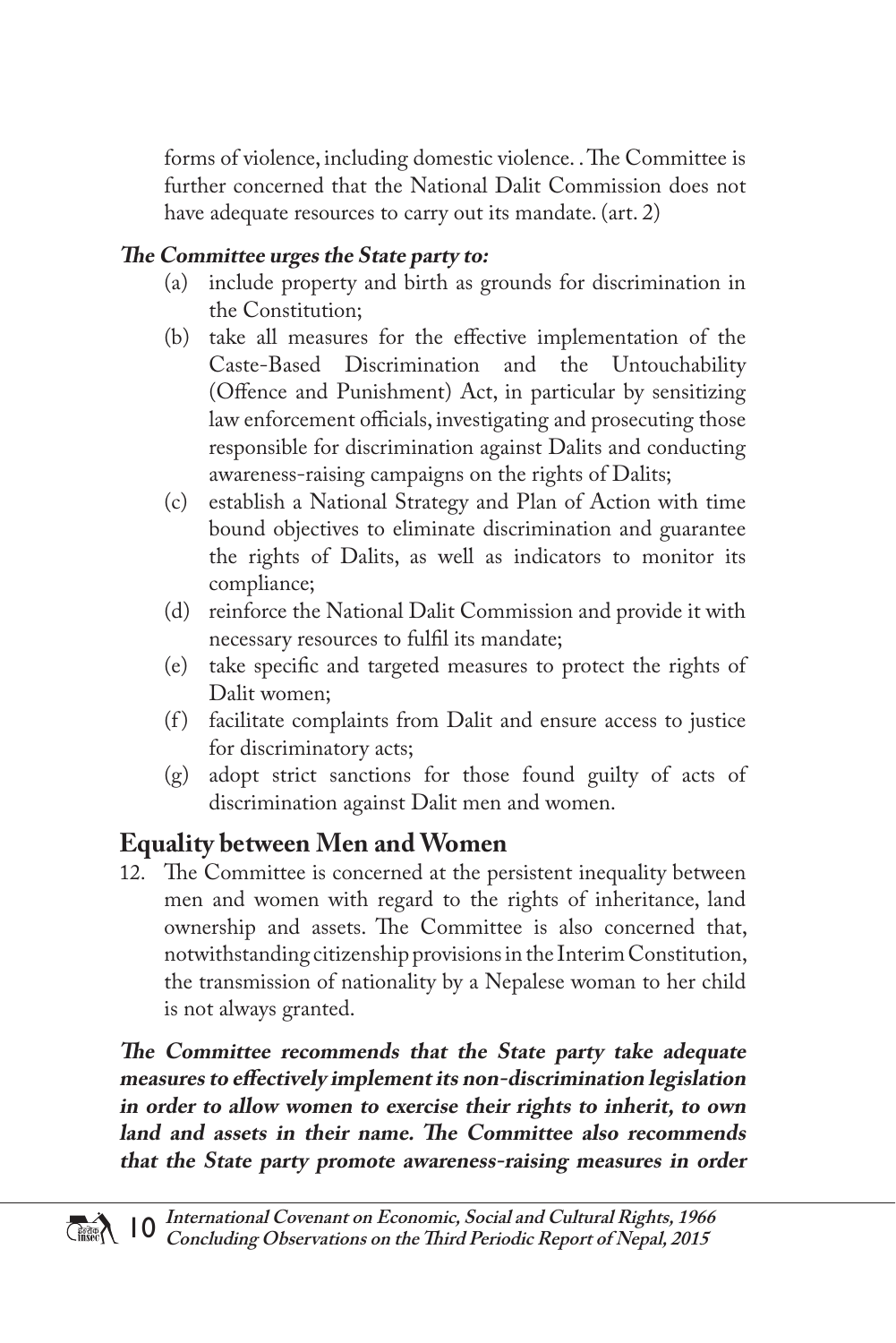#### **to ensure that local administration authorities involved in granting transmission of nationality are fully informed about the legal provisions in place and effectively implement them.**

13. The Committee is concerned at the low representation of women in decision-making positions in public and political affairs.The Committee is also concerned about the pay gap between men and women. (art. 3, 7).

**The Committee recommends that the State party increase the representation of women, including Dalit and indigenous women, in decision-making positions in public and political affairs. The Committee further recommends that the State party address obstacles to the career advancement of women through temporary special measures and education of men and women about equal career opportunities.** 

## **Harmful Traditional Practices**

14. The Committee is concerned that deep-rooted stereotypes and patriarchal attitudes that discriminate against women and girls continue to be prevalent in the society, despite measures taken to curb them. It is particularly concerned that women and girls, in particular of Dalit origin, continue to suffer from harmful traditional practices such as forced and early marriages, accusations of *boxi* (witchcraft), *deuk*i tradition (offering girls to deities to fulfil religious obligations), *jhumas* (offering young girls to Buddhist monasteries for performing religious functions, *kamlari* (offering girls for domestic work to families of landlords) *chapaudi* (isolating menstruating girls)*,* and *badi* (widespread practice of prostitution)*.* (art. 3, 10)

#### **The Committee urges the State party to:**

- (a) effectively implement measures to eradicate harmful traditional practices;
- (b) reinforce its awareness-raising campaigns among the population and in particular in districts and social groups where such practices are prevalent, reiterating that these practices are violating human rights and that they have long lasting negative effects. ;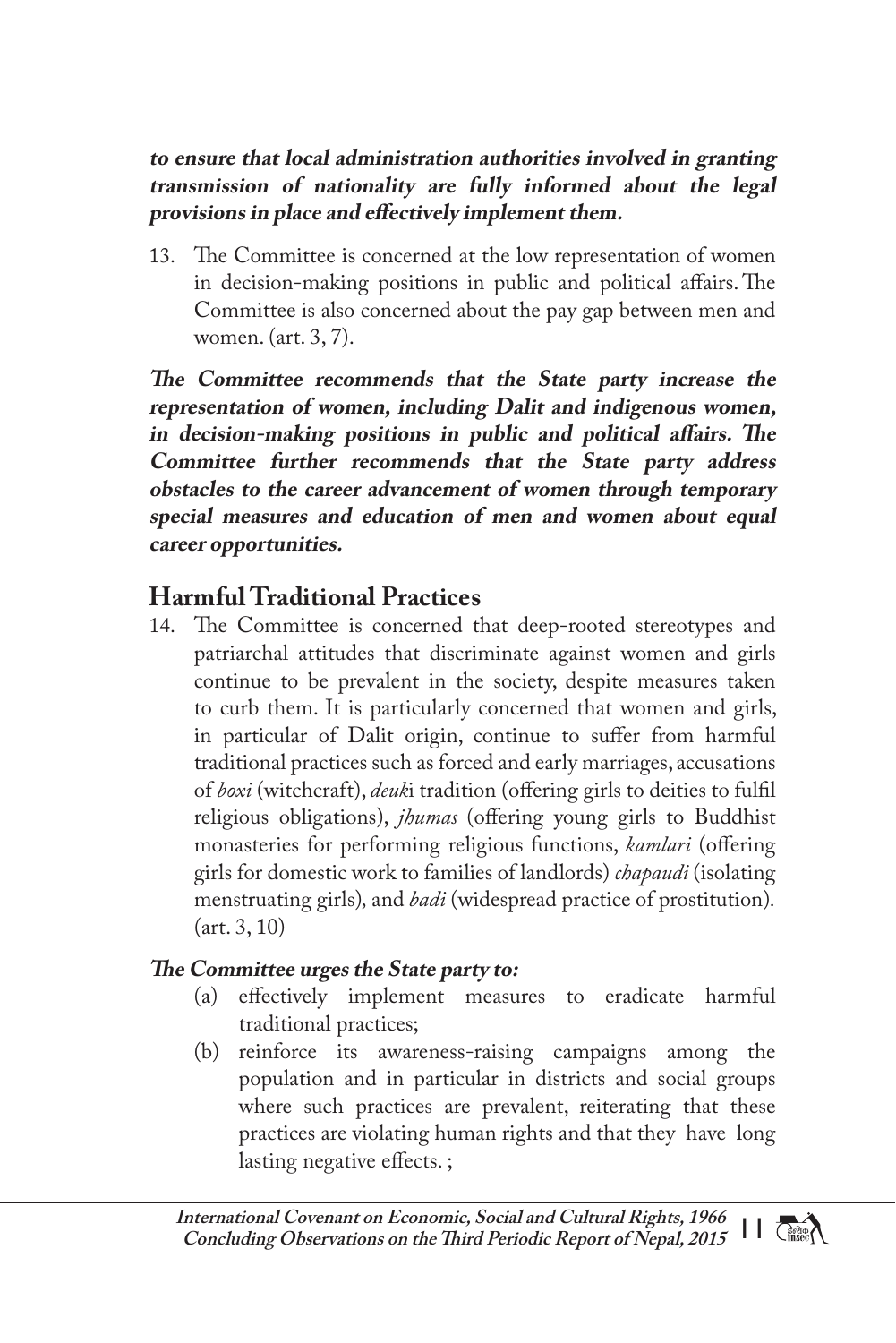- (c) enforce its Domestic Violence Act of 2009, investigate cases of harmful traditional practices and punish those responsible;
- (d) provide protection and rehabilitation to victims;
- (e) expedite the adoption of the Bill prepared by the National Women's Commission to criminalize all kinds of harmful practices, as well as of the National Strategy to End Child Marriages.

## **Conditions of Work in the Informal Economy**

15. The Committee is concerned that the majority of the State party's population that is employed in the informal economy does not have guarantees with regard to wages, working hours, health and safety and social benefits. The Committee is particularly concerned about the situation of women, in particular in the agricultural sector. The Committee is further concerned that in spite of the commitment of the State Party to develop, through the Labour Employment Policy, a social security system that would extend to the informal sector, no tangible progress has been made. (art. 6, 7, 9).

- **(a)** take measures to enable workers from the informal economy to benefit from adequate wages, and just and favourable working conditions, including wages, working hours and health and safety;
- **(b)** undertake all necessary measures to comply with its commitment to extend social security to workers in the informal economy, in particular regarding maternity and old age. In this connection, the Committee refers the State party to its General Comment No. 19 on the Right to Social Security and recommends that the State party assess the possibility of establishing a Social Protection Floor, in line with the ILO Recommendation 202, seeking, if necessary, technical assistance from the International Labour Organization. The Committee is concerned at reports that more than 50.000 women work in the "entertainment" sector in the Kathmandu Valley alone and that they are stigmatised and subject to abuse. (art. 7)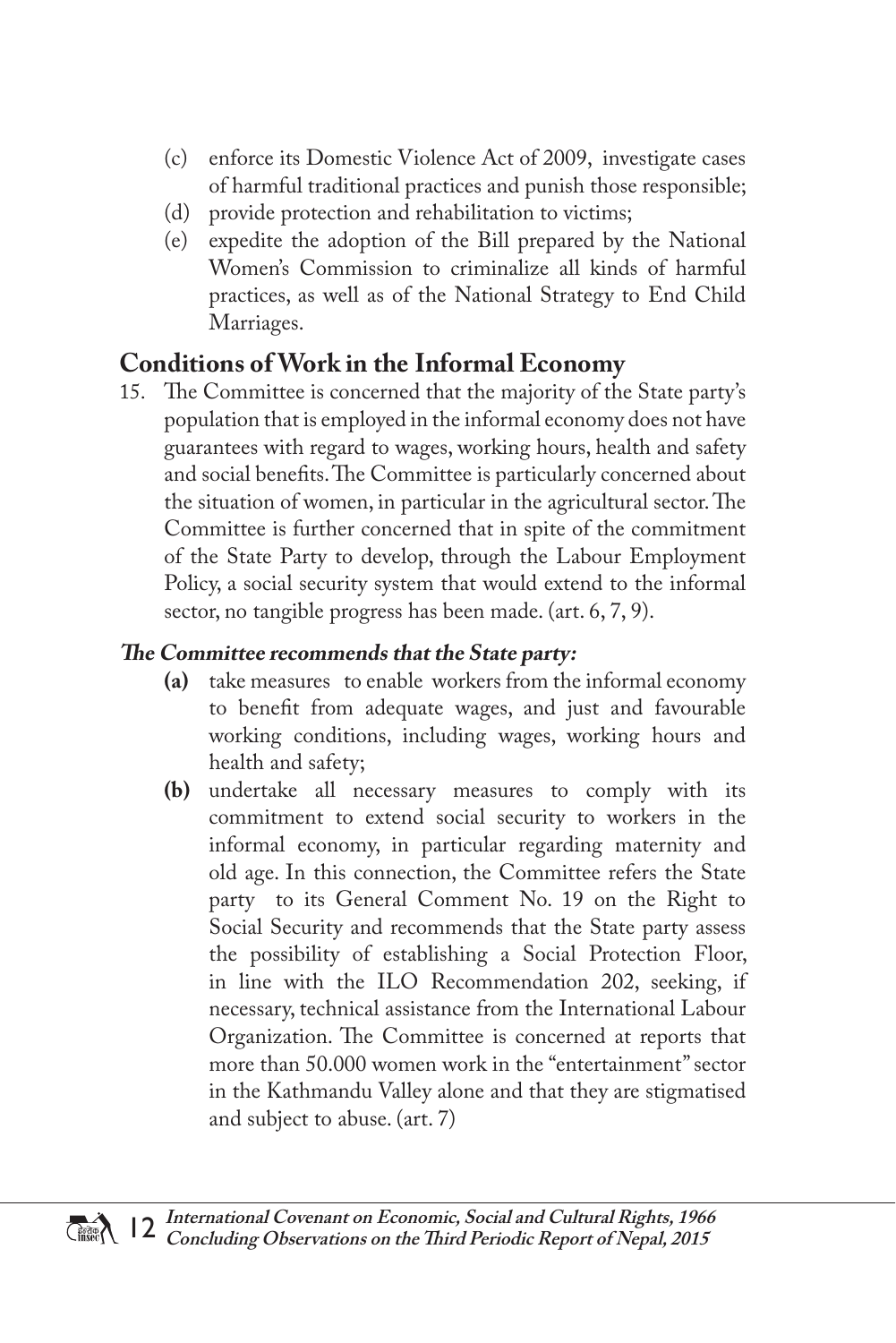**The Committee urges the State party to implement the 2009 directive of the Supreme Court for a five-year action plan (2012-2016) to regulate work in the "entertainment" sector and to ensure the labour and social security rights of women working in this sector as well as to protect them from abuse. The Committee also recommends that the State party conduct awareness-raising campaigns to eliminate stigmatisation against these women.**

## **Minimum Wage**

16. The Committee is concerned about difficulties faced by the State party to enforce the legislation on minimum wage. (art. 7)

#### **The Committee recommends that the State party take concrete measures to effectively implement its legislation on minimum wage in all sectors.**

## **Situation of Former Bonded Labourers**

17. The Committee is concerned that, although the traditional bonded labour system (*Kamaiya*, *Haliya and Kamalari*) has been formally eradicated and measures have been taken for the rehabilitation of former bonded labourers, many of them, in particular in the western part of Nepal, face obstacles to social reintegration, due to the lack of skills and access to fertile land for cultivation, which leads them to return to their previous employers, by whom they are often exploited. (art. 2, 7)

**The Committee recommends that the State party increase its efforts to ensure that freed bonded labourers are entitled to full rehabilitation and integration, in particular through access to fertile lands for cultivation, access to housing, food, health, education and vocational training for income generating- activities and employment.**

## **Women Migrant Workers**

18. The Committee is concerned that migrant women migrating from Nepal in search of work are subject to unfair working conditions and to violence and abuse in some host countries. (art. 3, 7).

#### **The Committee recommends that the State party:**

(a) Provide adequate information to women migrant workers on procedures for access to, and enjoyment of, their economic, social and cultural rights;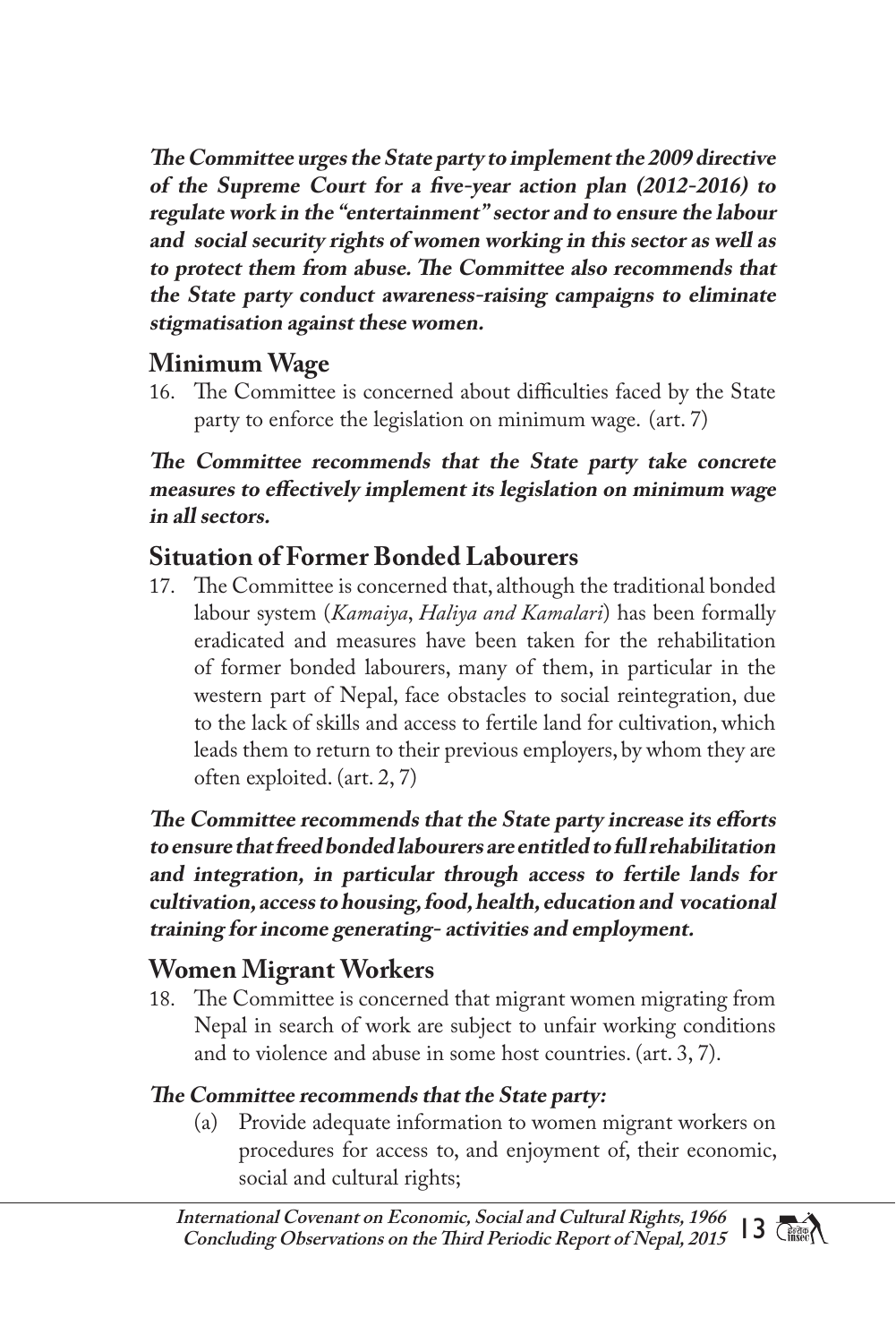(b) Continue to sign bilateral agreements with host countries and monitor their enforcement in order to better protect the rights of women migrant workers.

## **Domestic Violence**

19. The Committee is concerned about the prevalence of gender-based violence, including domestic and sexual violence, in particular among the Dalit and other disadvantaged groups, despite the adoption of the Domestic Violence Act, 2009, the Domestic Violence (Crime and Punishment) Regulations, 2010 and other measures. The Committee is also concerned about the lack of information on the protective measures provided to victims of domestic violence, including assistance, rehabilitation and shelters. The Committee is further concerned about the lack of information on investigations, prosecutions, convictions and sanctions against the perpetrators. The Committee regrets the lack of information on the impact of awareness-raising campaigns on the reduction of domestic violence, carried out by the State party. (art. 10)

- (a) enforce its legislation on domestic violence;<br>(b) investigate cases of gender-based viol
- investigate cases of gender-based violence, prosecute perpetrators and, if convicted, punish them with adequate sanctions;
- (c) facilitate complaints from victims of gender-based violence as well as their access to justice and protect them from any kind of reprisals;
- (d) continue to provide law enforcement officials with necessary training on gender-based violence, including domestic and sexual violence;
- (e) develop protective and rehabilitation measures, including shelters and hotlines for victims;
- (f) increase its awareness-raising campaigns on women's rights and the negative effects of gender-based violence, in particular in rural and remote areas and among disadvantaged and marginalized groups;
- (g) expedite the adoption the Bill, presently before the Parliament, which includes provisions on effective compensation and services to victims.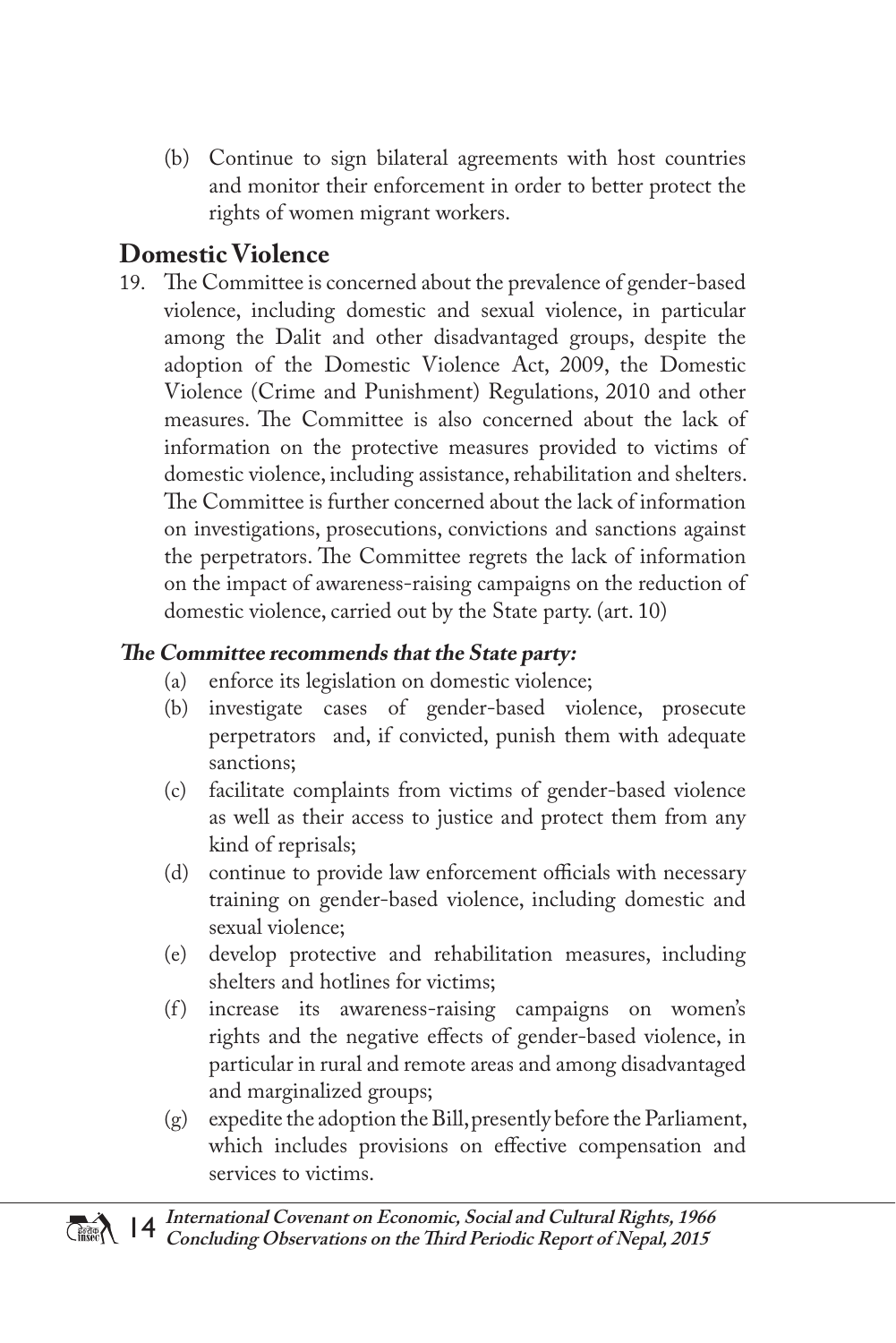## **Economic Exploitation of Children**

20. The Committee is concerned that child labour remains widespread in the State party. It is also concerned about the high number of children under the minimum age that work in agriculture, quarries and mining, domestic servitude and pottering, despite the existence of Child Labour Act of 2000; the Child Labour Regulations of 2006 and the National Master Plan Relating to Child Labour, 2011-2013. The Committee is further concerned about the weak enforcement of the legislation which prohibits child labour under the minimum age of 14 years and the lack of information on the impact of awareness-raising campaigns conducted by the State party. (art. 10)

#### **The Committee recommends that the State party strengthen its efforts to combat child labour, by;**

- (a) taking concrete measures to enforce legislation which prohibits child labour and hold accountable those responsible for non-compliance;
- (b) increasing measures aimed at facilitating access to education for poor and disadvantaged children;
- (c) reinforcing its awareness-raising campaigns among disadvantaged families and social groups and sensitizing parents on children' rights and the lifelong negative effects of child labour;
- (d) reinforcing labour inspections in activities where children are engaged.

## **Trafficking in Persons including Children**

21. The Committee expresses concern at the high number of children who are trafficked for labour and sexual exploitation, as well as for begging, forced marriages and slavery, including in neighbouring countries. The Committee is also concerned at the ineffective application of the Human Trafficking Control Act of 2007 and the Children Act of 1992. It is further concerned at the lack of information on investigations, prosecutions, convictions and sanctions imposed on traffickers. (art. 10)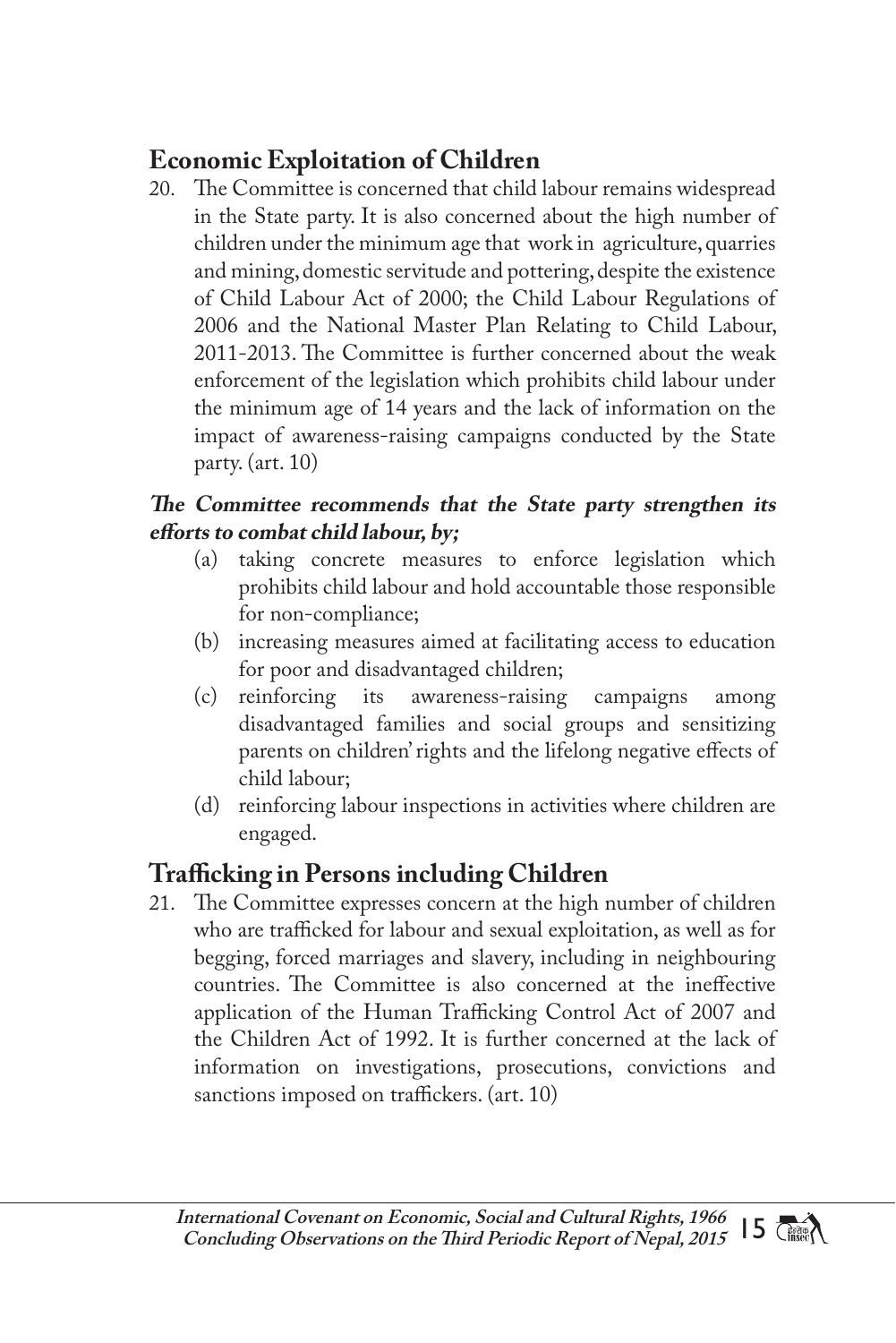#### **The Committee urges the State party to effectively enforce the current legislation, by:**

- (a) investigating trafficking cases, prosecuting and sanctioning the traffickers and providing rehabilitation and reparation to victims;
- (b) sensitizing the population on measures taken to combat trafficking such as the Child Search Rescue Center in Kathmandu;
- (c) further developing its cooperation with neighbouring countries in order to prevent and combat trafficking across borders;
- (d) bringing its legislation in full compliance with the Protocol to Prevent, Suppress and Punish Trafficking in Persons, specially Women and Children, Supplementing the United Nations Convention Against Transnational Organized Crime.

#### **Poverty**

22. While noting efforts to reduce poverty, the Committee is concerned that around 25% of the population in the State party lives below the poverty line, in particular in the Far-East and among the most disadvantaged groups, such as Hill and Terai Dalits, as well as women in rural and remote areas, and indigenous peoples. The Committee is also concerned about the fact that poverty faced by these groups is exacerbated by the lack of their access to, and ownership of, land and related resources, livelihoods and income generating activities.(art. 11)

**The Committee recommends that the State party: a) adopt a human rights based approach to poverty eradication; b) strengthen its efforts to reduce poverty in particular among the most marginalized and disadvantaged groups, such as Hill and Terai Dalits, as well as women in rural and remote areas, and indigenous peoples, including by expanding its programs under the Poverty Alleviation Fund; c) facilitate access to, and ownership of, land for these groups as well as to income generating activities. The Committee refers the State party to the Committee's Statement on Poverty and the International Covenant on Economic, Social and Cultural Rights, adopted on 4 May 2001 (E/C.12/2001/10).**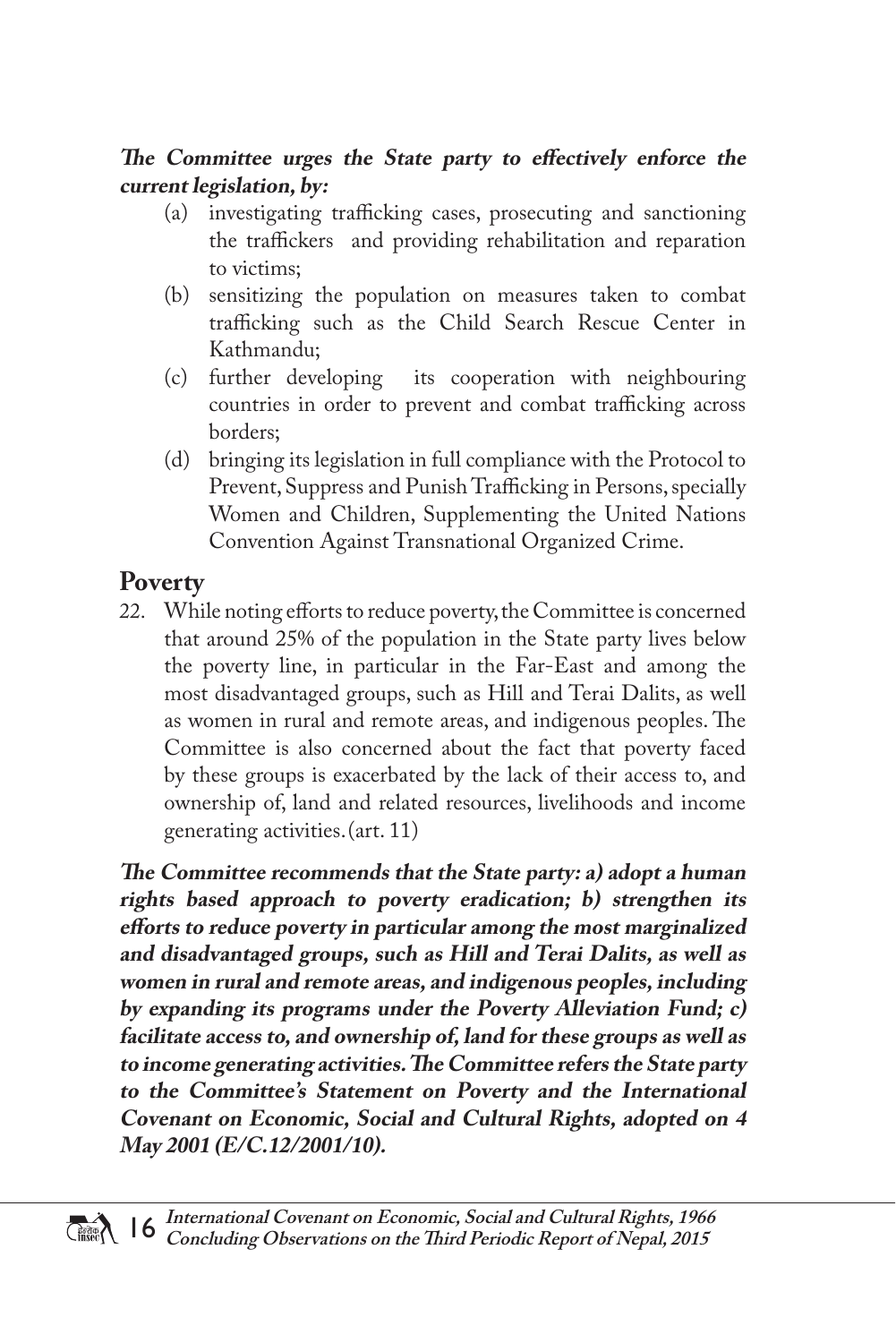## **Forced Evictions and Right to Housing**

23. The Committee is concerned at the lack of a comprehensive housing policy which can enable poor, disadvantaged and marginalized persons to access housing. It is also concerned at reports of forced evictions, including in the context of development projects, without free, prior and informed consent of those affected, reasonable notice, and adequate compensation or alternative and adequate compensation or alternative housing provided to them. (art. 11)

#### **The Committee recommends that the State party develop a comprehensive housing policy in order to facilitate access to housing for poor, marginalized and disadvantaged persons and families. It also recommends that the State party:**

- (a) enact legislation to determine the circumstances and safeguards under which evictions can take place and ensure that evictions are only used as a last resort;
- (b) ensure that victims of forced evictions are provided with alternative housing or adequate compensation.

#### **The Committee refers the State party to its general comment No. 7 1997) on forced evictions and to the Basic Principles and Guidelines on Development-based Evictions and Displacement (A/HRC/4/18).**

## **Right to Food**

24. The Committee is concerned about the significant increase in the food prices that has made food less and less affordable for the State party's disadvantaged and marginalized individuals and groups and which aggravates malnutrition in the State party. While noting efforts made through the Food and Nutrition Security Plan, the Committee is concerned about the lack of a comprehensive and effective strategy to combat hunger and tackle food insecurity which is prevalent in some districts and among certain groups of population in Nepal (art. 11).

#### **The Committee recommends that the State party:**

(a) adopt a comprehensive human rights-based strategy with a clear gender dimension to combat hunger and ensure food security for marginalized and disadvantaged individuals and groups;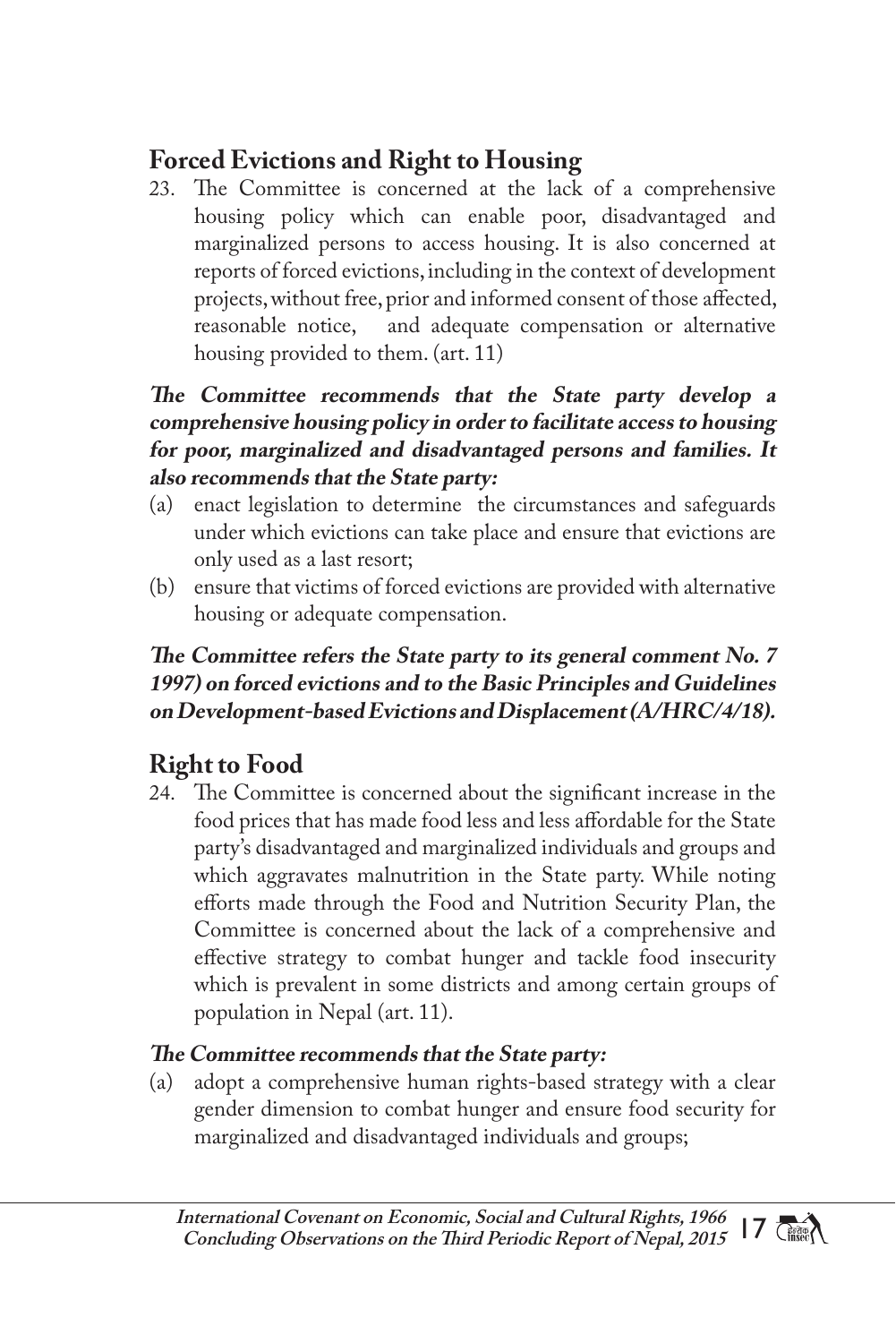- (b) address structural causes of poverty, hunger and malnutrition including through measures in the fields of health and education, land reform and distribution, especially for the landless, tenants, smallholders and disadvantaged and marginalized individuals and groups;
- (c) strengthen the capacity of public institutions and monitoring mechanisms to deliver food aid programmes in a nondiscriminatory manner.

#### **The Committee draws the attention of the State party to its general comment No. 12 (1999) on the right to adequate food.**

## **Maternal Mortality and Sexual and Reproductive Health**

25. The Committee is concerned that, in spite of the State party's positive interventions in improving maternity services and neonatal care, approximately 5% of maternal deaths are caused by unsafe abortions or antepartum haemorrhage, due to low awareness of legality of abortion and the existence of safe abortion services as well as the lack of access to trained health assistants and adequate services which lead many women, in particular those living in rural areas and from disadvantaged and marginalized groups, to seek unsafe abortions. The Committee is further concerned that uterine prolapse is common even among women under 30 years of age, resulting, inter alia, from lack of adequate sexual and reproductive health care. (art. 12)

- (a) conduct dissemination campaigns on the legality of abortion in the State party;
- (b) ensure access to sexual and reproductive health services as well as to safe abortion services;
- (c) provide adequate training to health assistants; and
- (d) take measures to prevent uterine prolapse among women by ensuring adequate sexual and reproductive healthcare over the life cycle and combatting poverty that is the main cause for women not to rest sufficiently after delivery.
- (e) the State party is encouraged to consider the OHCHR's technical guidance on the application of a human rights-based approach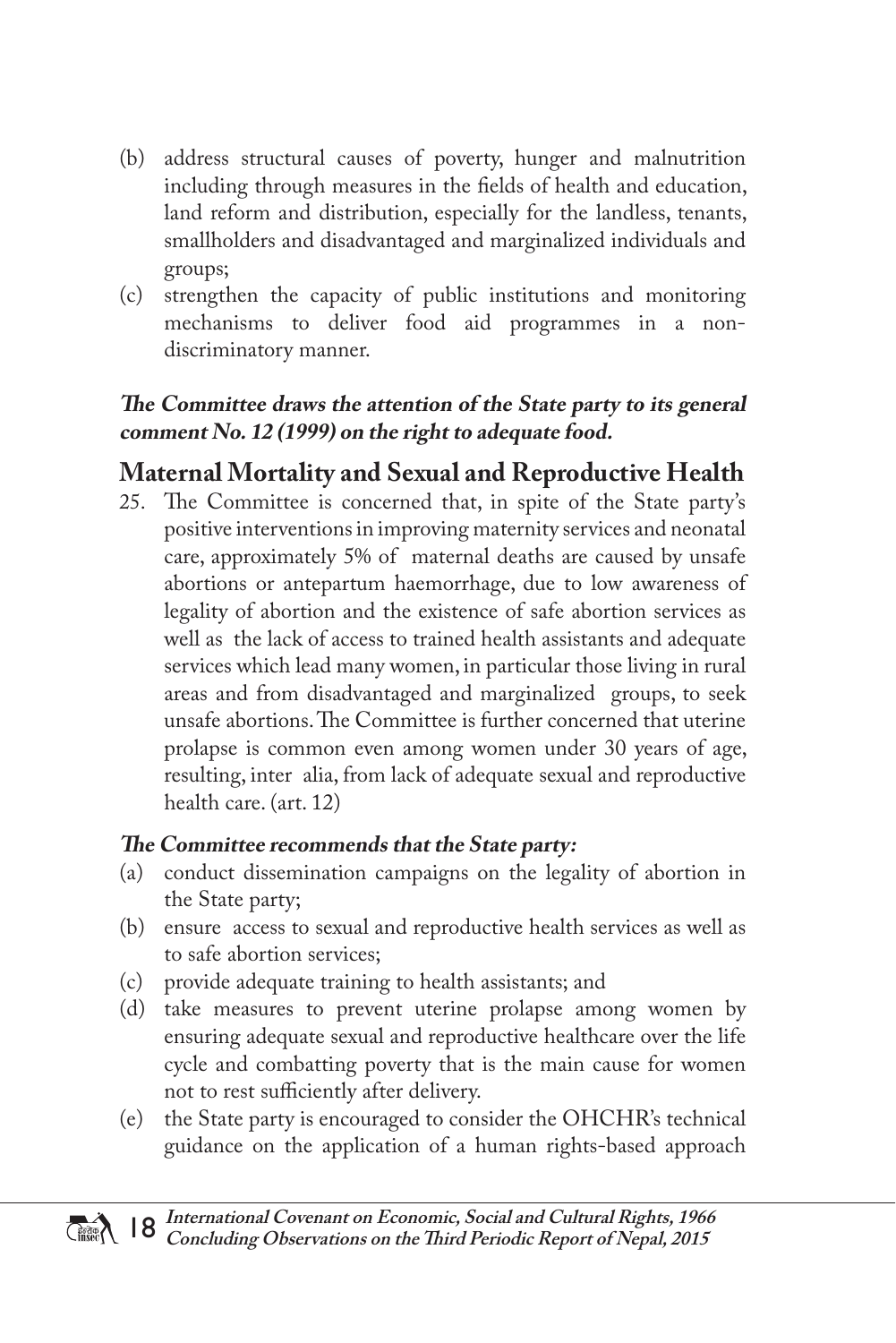to the implementation of policies and programmes to reduce preventable maternal mortality and morbidity (A/HRC/21/22).

## **Older Persons**

26. The Committee is concerned that older persons are not entitled to universal healthcare and that healthcare is unaffordable for many of them (art. 9, 12).

**The Committee recommends that the State party ensure that older persons are entitled to universal healthcare and access to affordable healthcare services. The Committee also recommends that the State party disseminate information on the annual provision of 2000 Nepalese Rupees per person to help cover health related expenses of older persons in government hospitals.** 

## **Primary Education and Dropout Rates among Girls**

27. The Committee is concerned that primary education is not yet compulsory in law and that the State party does not guarantee free secondary school. It is also concerned about the high school dropout rate of girls, in particular during the transition between the primary and the secondary levels, and at the secondary level, due, inter alia, to the unavailability of adequate sanitary infrastructure. (art. 13).

#### **The Committee calls on the State party to adopt legislation making primary school compulsory. It further recommends that the State party:**

- (a) ensure access to school in rural areas and for Dalit and indigenous children in the context of its "Program of Education for All 2015";
- (b) make all necessary efforts to make secondary school free;
- (c) address the high rate of school drop-out of girls, including by providing adequate sanitary infrastructure in all schools;
- (d) step up its efforts to provide mother tongue based multilingual education through coherent language policy framework, especially for schools with linguistically diverse populations.